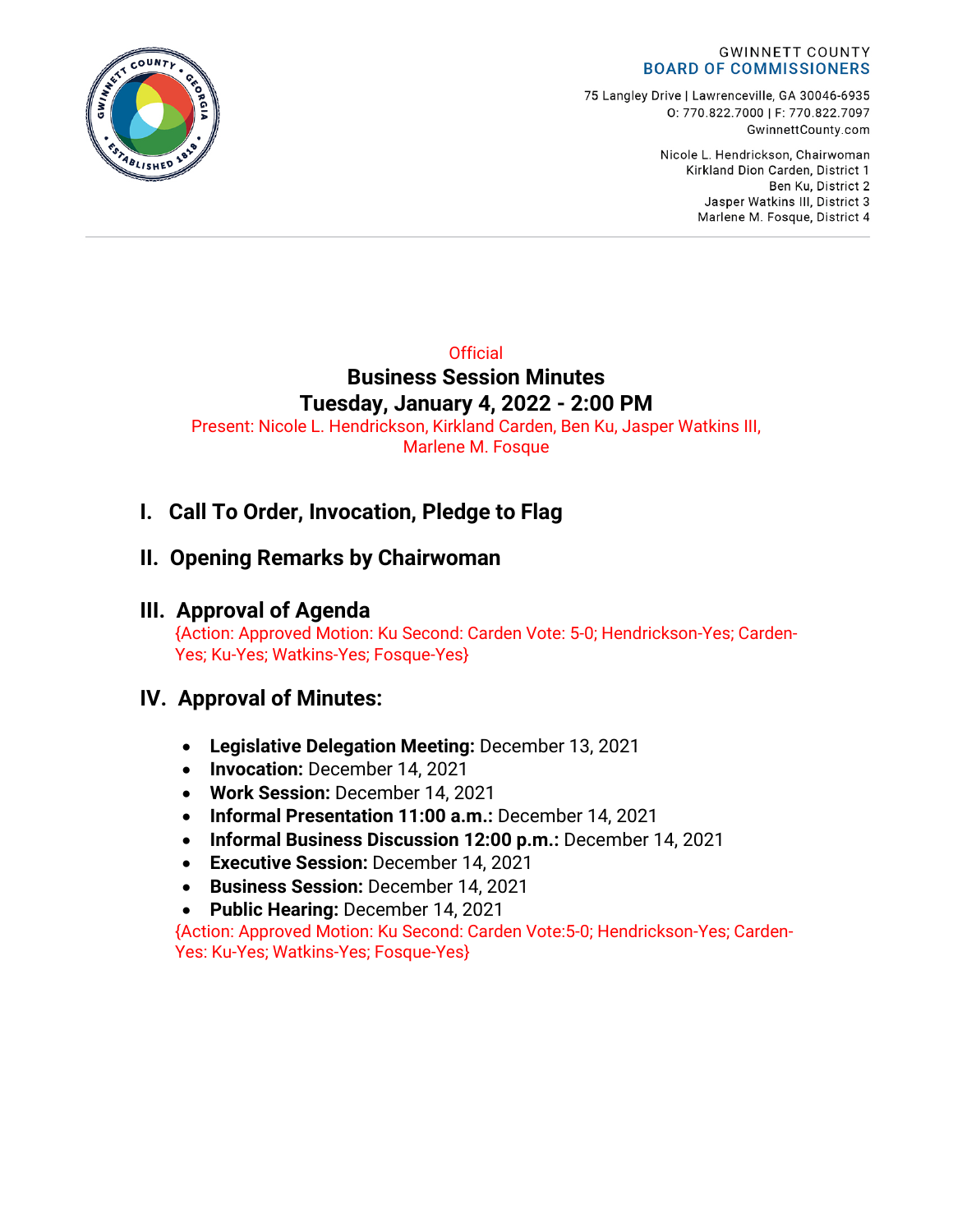## **V. Consent Agenda**

## **A. New Business**

**1. Commissioners**

**2022-0054 Approval/authorization** for the adoption and submission of Plan GwinnettCC-Draft2-2021 to the General Assembly for legislation to be prepared in accordance therewith and for consideration of such legislation by the General Assembly. Authorization for the Chairwoman to execute any documents necessary for such submission and authorization for staff to take any steps necessary for submission. Subject to approval as to form by the Law Department. {Action: Approved Motion: Ku Second: Carden Vote: 5-0; Hendrickson-Yes; Carden-Yes; Ku-Yes; Watkins-Yes; Fosque-Yes}

## **2. Multiple Departments**

**2022-0023 Award BL122-21**, purchase of law enforcement duty gear on an annual contract (January 5, 2022 through January 4, 2023), Departments of Corrections, Police Services and Sheriff, to BlackPoint Tactical, LLC; Dana Safety Supply, Inc.; Galls, LLC; GT Distributors, Inc.; INV Tech Services, LLC; Kiesler Police Supply, Inc.; and SRT Supply, base bid \$155,750.00 (this represents a 5% decrease from the previous contract). (Staff Recommendation: Award) {Action: Approved Motion: Ku Second: Carden Vote: 5-0; Hendrickson-Yes; Carden-Yes; Ku-Yes; Watkins-Yes; Fosque-Yes}

### **3. Community Services/Tina Fleming**

**2022-0011 Award BL106-21**, Duncan Creek Park synthetic turf replacement, to Sprinturf, LLC, amount not to exceed \$810,900.00. Contract to follow award. Subject to approval as to form by the Law Department. This contract is funded by the 2017 SPLOST Program. (Staff Recommendation: Award) {Action: Approved Motion: Ku Second: Carden Vote: 5-0; Hendrickson-Yes; Carden-Yes; Ku-Yes; Watkins-Yes; Fosque-Yes}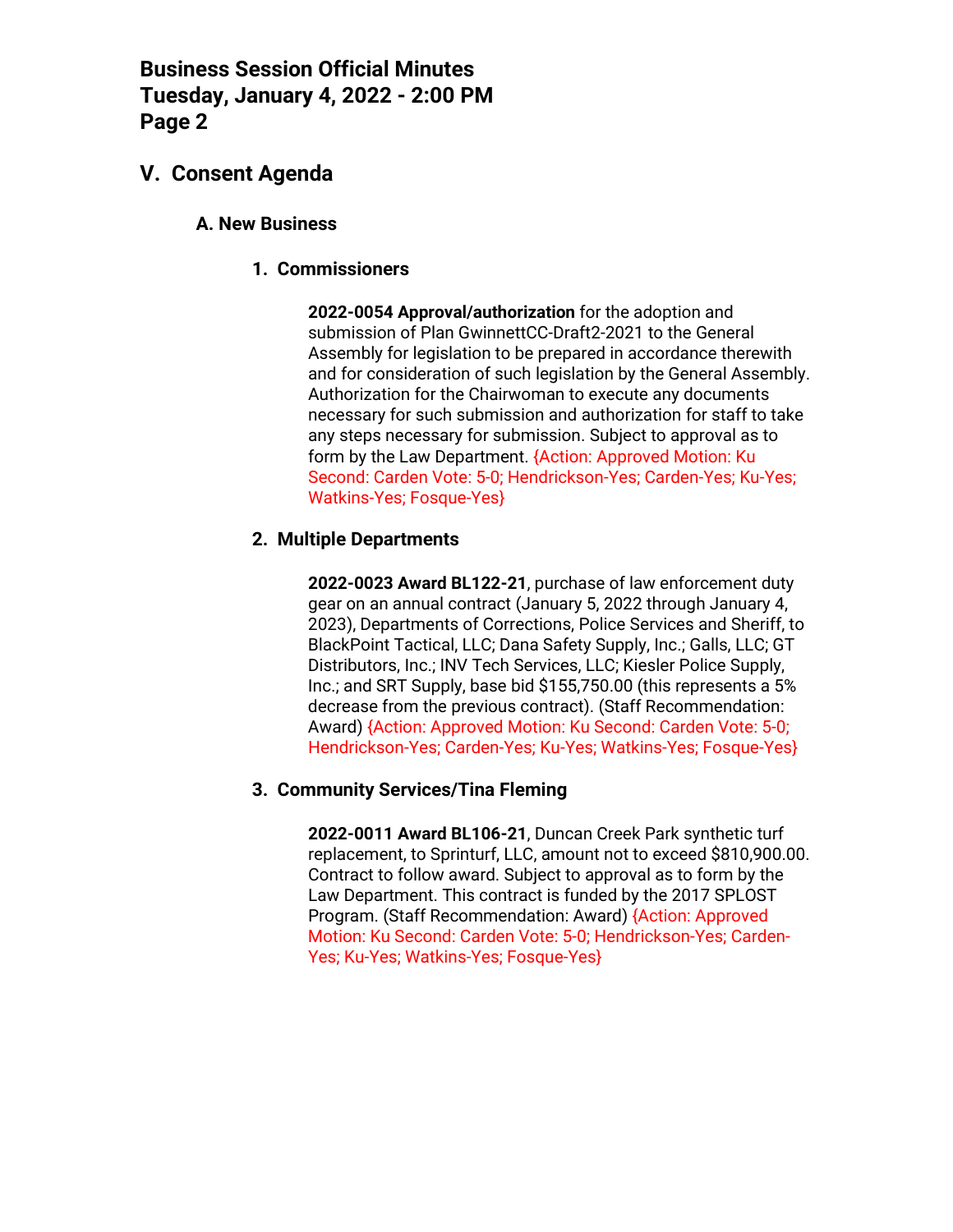## **V. Consent Agenda**

## **A. New Business**

## **3. Community Services/Tina Fleming**

**2022-0015 Award BL115-21**, Mountain Park Aquatic Center and Bethesda Park Aquatic Center mechanical improvements, to Maxair Mechanical, LLC, amount not to exceed \$1,371,940.00. Contract to follow award. Subject to approval as to form by the Law Department. This contract is funded by the 2017 SPLOST Program. (Staff Recommendation: Award) {Action: Approved Motion: Ku Second: Carden Vote: 5-0; Hendrickson-Yes; Carden-Yes; Ku-Yes; Watkins-Yes; Fosque-Yes}

### **4. Financial Services/Buffy Alexzulian**

**2022-0004 Approval** of tax digest corrections, including changes to the digest, additions, deletions, and errors discovered during the billing and collection process of the Tax Assessors and Tax Commissioner's Office. Adjustments amount to an increase of assessed value in the amount of \$148,294,660.00, a decrease in assessed value of \$351,880.00 for a net increase of \$147,942,780.00 for tax years 2013 through 2021. (Staff Recommendation: Approval) (Board of Assessors Approved on December 1, 2021, Vote 5-0) {Action: Approved Motion: Ku Second: Carden Vote: 5-0; Hendrickson-Yes; Carden-Yes; Ku-Yes; Watkins-Yes; Fosque-Yes}

### **5. Information Technology Services/Dorothy Parks**

**2022-0006 Award RP029-21**, broad based geographic information system services on an annual contract (January 19, 2022 through January 18, 2023), to Burns & McDonnell Engineering Company, Inc., dba 1898 & Co.; Dewberry Engineers, Inc.; Geographic Information Services, Inc.; Kimley-Horn and Associates, Inc.; and Timmons Group, Inc., base amount \$400,000.00 (negotiated cost savings of approximately \$4,350.00). Contract to follow award. Subject to approval as to form by the Law Department. (Staff Recommendation: Award) {Action: Approved Motion: Ku Second: Carden Vote: 5-0; Hendrickson-Yes; Carden-Yes; Ku-Yes; Watkins-Yes; Fosque-Yes}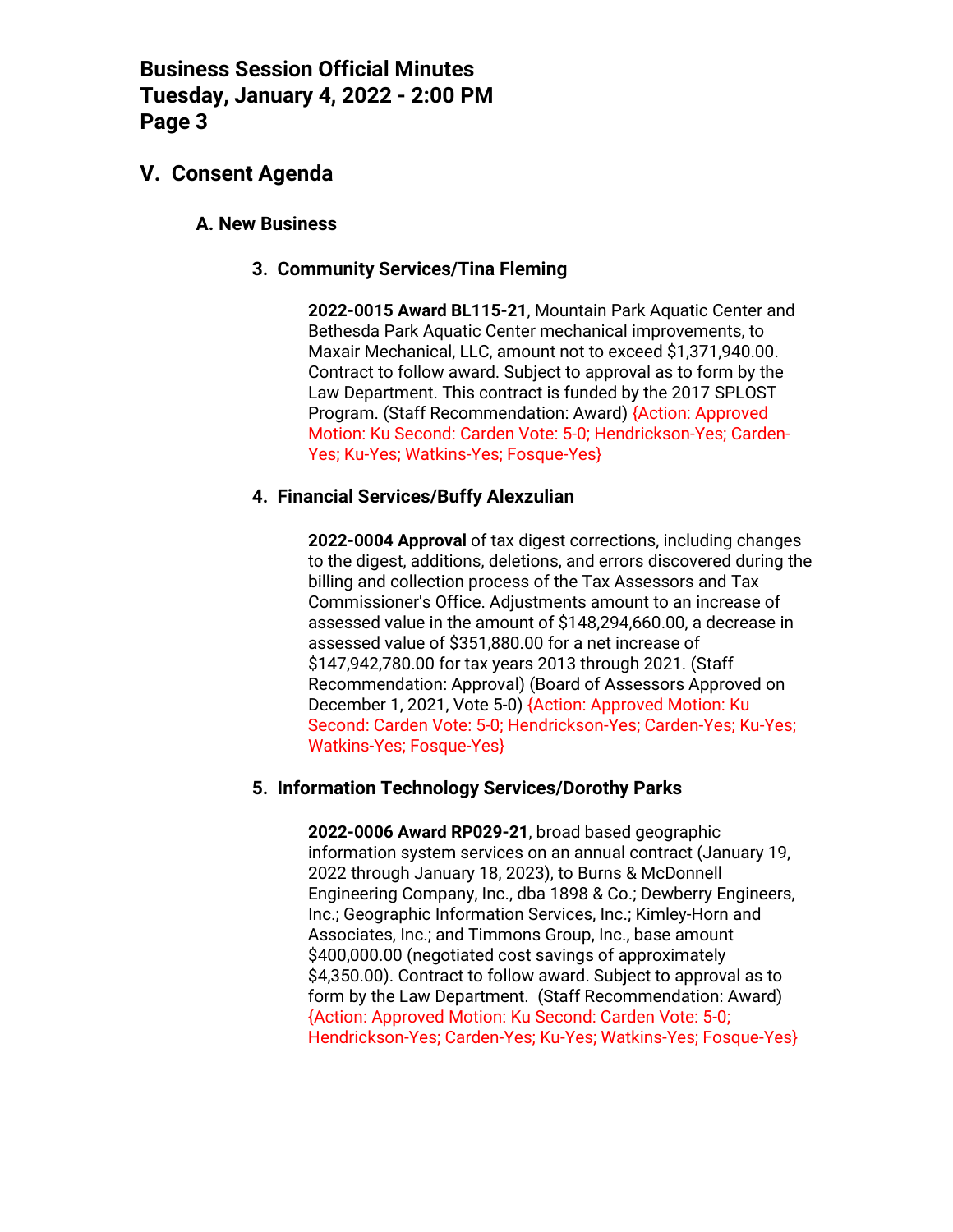## **V. Consent Agenda**

### **A. New Business**

#### **6. Law Department/Michael P. Ludwiczak**

**2022-0030 Approval** of the settlement in the matter of Demetrius Hollins v. Gwinnett County, Georgia, et al., U. S. District Court for the Northern District of Georgia, Civil Action No. 1:21-CV-03756- MHC, for the sum of \$400,000.00, including authorization for the Chairwoman to execute any documents necessary to effectuate the settlement. All documents are subject to approval as to form by the Law Department. {Action: Approved Motion: Ku Second: Carden Vote: 5-0; Hendrickson-Yes; Carden-Yes; Ku-Yes; Watkins-Yes; Fosque-Yes}

**2022-0013 Approval/authorization** for the Chairwoman to execute a Quitclaim Deed from Gwinnett County, Georgia to Gemini Buys, LLC, and any other documents necessary, to clear the title on property located in Land Lot 44 of the 7th District, Tax Parcel R7044 100, from any interest the County may have in the property by virtue of a Sheriff's Tax Deed recorded at Deed Book 6608, Page 104, Gwinnett County, Georgia records. Subject to approval as to form by the Law Department. {Action: Approved Motion: Ku Second: Carden Vote: 5-0; Hendrickson-Yes; Carden-Yes; Ku-Yes; Watkins-Yes; Fosque-Yes}

#### **7. Support Services/Angelia Parham**

**2022-0008 Award BL103-21**, fleet fuel site improvements project, to JF Acquisition, LLC, amount not to exceed \$155,245.53. Contract to follow award. Subject to approval as to form by the Law Department. (Staff Recommendation: Award) {Action: Approved Motion: Ku Second: Carden Vote: 5-0; Hendrickson-Yes; Carden-Yes; Ku-Yes; Watkins-Yes; Fosque-Yes}

**2022-0009 Award BL107-21**, Gwinnett County Corrections cooler and freezer replacement project, to Citisco, LLC, amount not to exceed \$143,222.81. Contract to follow award. Subject to approval as to form by the Law Department. (Staff Recommendation: Award) {Action: Approved Motion: Ku Second: Carden Vote: 5-0; Hendrickson-Yes; Carden-Yes; Ku-Yes; Watkins-Yes; Fosque-Yes}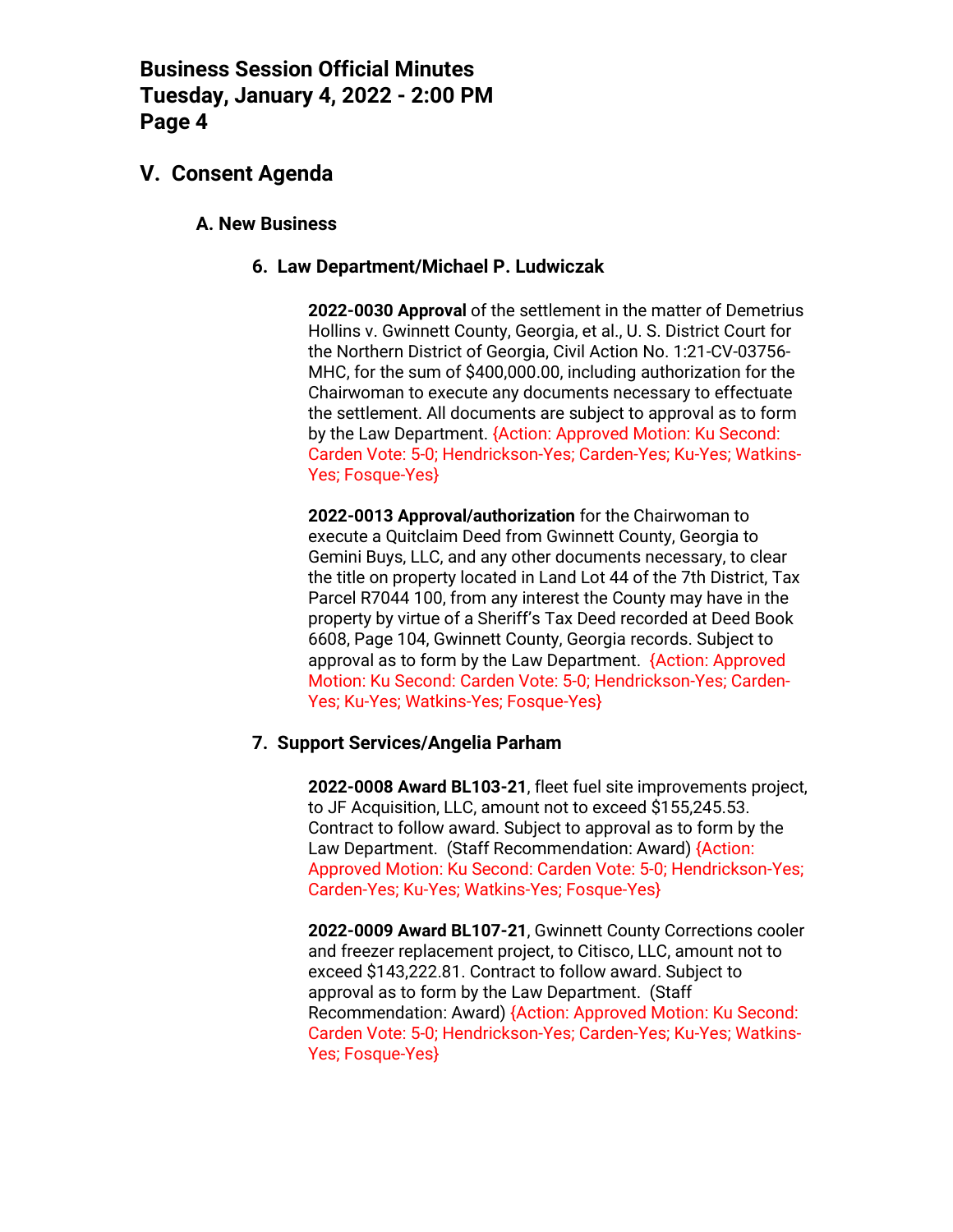## **V. Consent Agenda**

## **A. New Business**

### **7. Support Services/Angelia Parham**

**2022-0014 Approval** to extend OS011-20, provision of a turnkey on-site vehicle and equipment maintenance parts operation on an annual contract (January 1, 2022 through March 31, 2022), with Genuine Parts Company dba NAPA Auto Parts, using a competitively procured State of Georgia contract, base amount \$2,009,147.25. (Staff Recommendation: Approval) {Action: Approved Motion: Ku Second: Carden Vote: 5-0; Hendrickson-Yes; Carden-Yes; Ku-Yes; Watkins-Yes; Fosque-Yes}

## **8. Transportation/Lewis Cooksey**

**2022-0007 Award BL121-21**, Peachtree Industrial Boulevard (North Berkeley Lake Road to Bradford Creek Trail), SR 140/Holcomb Bridge Road (Smithpointe Drive to Peachtree Corners Circle), and Pond Road (Ingram Road to Tiger Boulevard) pedestrian improvement projects, to Sol Construction, LLC, amount not to exceed \$835,148.00. Contract to follow award. Subject to approval as to form by the Law Department. This contract is funded 81% by the 2017 SPLOST Program. (Staff Recommendation: Award) {Action: Approved Motion: Ku Second: Carden Vote: 5-0; Hendrickson-Yes; Carden-Yes; Ku-Yes; Watkins-Yes; Fosque-Yes}

**2022-0017 Approval** of Change Order No. 2 - BL047-19- SR 324/Gravel Springs Road at I-85 Interchange project with E. R. Snell Contractor, Inc. increasing the contract by a net of \$963,773.54. The contract amount is adjusted from \$19,582,658.08 to \$20,546,431.62. Subject to approval as to form by the Law Department. This change order is funded by the Georgia Department of Transportation. (Staff Recommendation: Approval) {Action: Approved Motion: Ku Second: Carden Vote: 5-0; Hendrickson-Yes; Carden-Yes; Ku-Yes; Watkins-Yes; Fosque-Yes}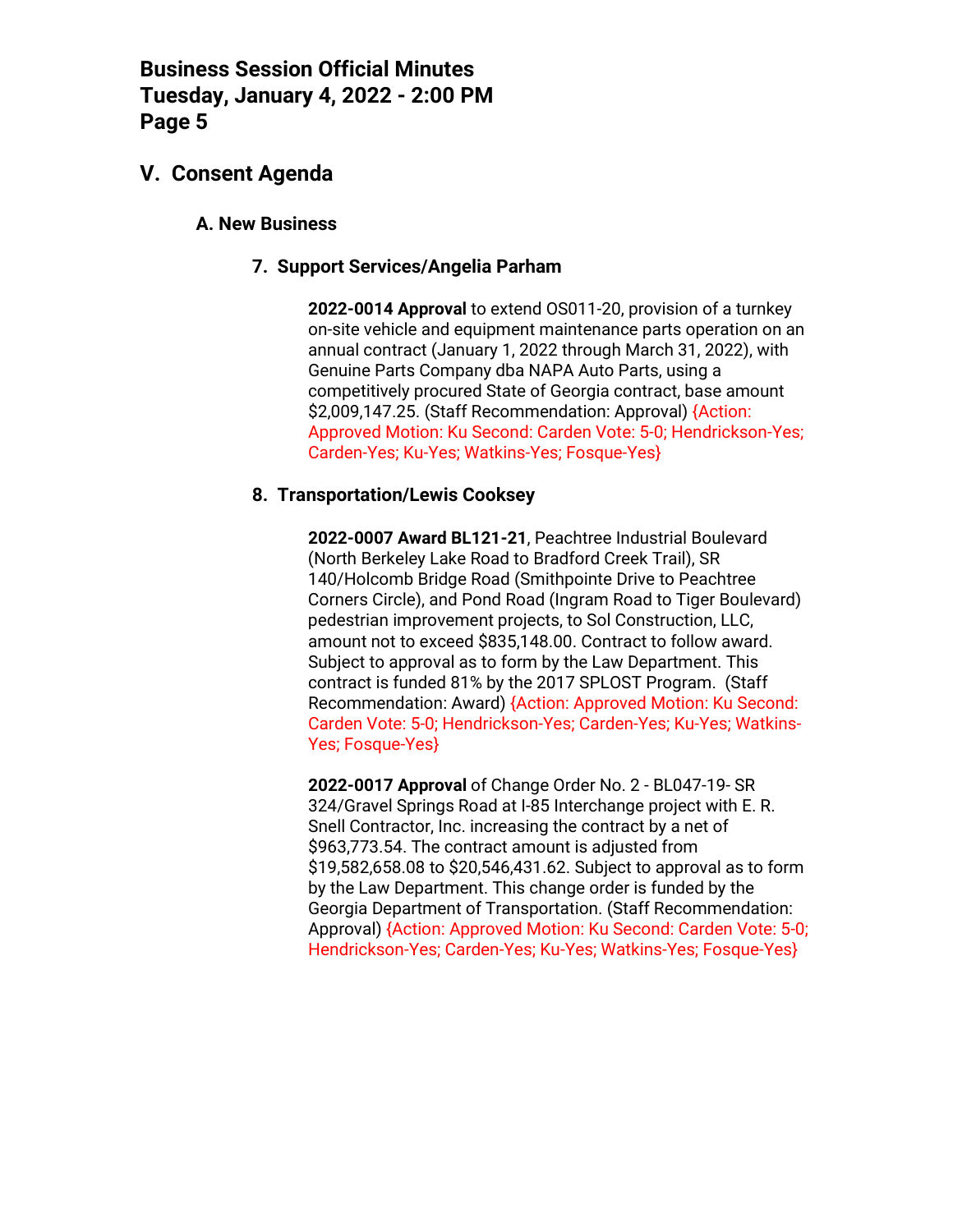## **V. Consent Agenda**

## **A. New Business**

## **8. Transportation/Lewis Cooksey**

**2022-0016 Approval/authorization** for the Chairwoman to execute Supplemental Construction Agreement #2 with the Georgia Department of Transportation (GDOT) for additional project funding of \$963,773.54 for construction of the project on SR 324/Gravel Springs Road at I-85. Approval/authorization for the Chairwoman or designee to execute all related documents. Subject to approval as to form by the Law Department. This item is funded 100% by the Georgia Department of Transportation. (Staff Recommendation: Approval) {Action: Approved Motion: Ku Second: Carden Vote: 5-0; Hendrickson-Yes; Carden-Yes; Ku-Yes; Watkins-Yes; Fosque-Yes}

## **VI. Old Business**

## **1. Commissioners**

**2021-1650 Approval** (Formerly GCID 20211512) of Board of Commissioners appointment to the Board of Health. Term expires December 31, 2027. Incumbent Joy Monroe - Appoint Joy Monroe {Action: Approved Motion: Fosque Second: Watkins Vote: 5-0; Hendrickson-Yes; Carden-Yes; Ku-Yes; Watkins-Yes; Fosque-Yes}

**2021-1651 Approval** (Formerly GCID 20211516) of Board of Commissioners appointment to the Gwinnett Convention & Visitors Bureau. Term expires December 31, 2024. Incumbent Tom Martin - Appoint Jose Marquez {Action: Approved Motion: Fosque Second: Watkins Vote: 5-0; Hendrickson-Yes; Carden-Yes; Ku-Yes; Watkins-Yes; Fosque-Yes}

**2021-1652 Approval** (Formerly GCID 20211519) of appointment to the Planning Commission. Member serves a one-year term beginning January 1st of each year, and member may be removed by a majority vote of the Board of Commissioners at any time. Term expires December 31, 2022. Incumbent Kim Hartsock. District 1/Carden (Tabled on 1/4/2022) (Tabled to 2/1/2022) {Action: Tabled Motion: Carden Second: Ku Vote: 5-0; Hendrickson-Yes; Carden-Yes; Ku-Yes; Watkins-Yes; Fosque-Yes}